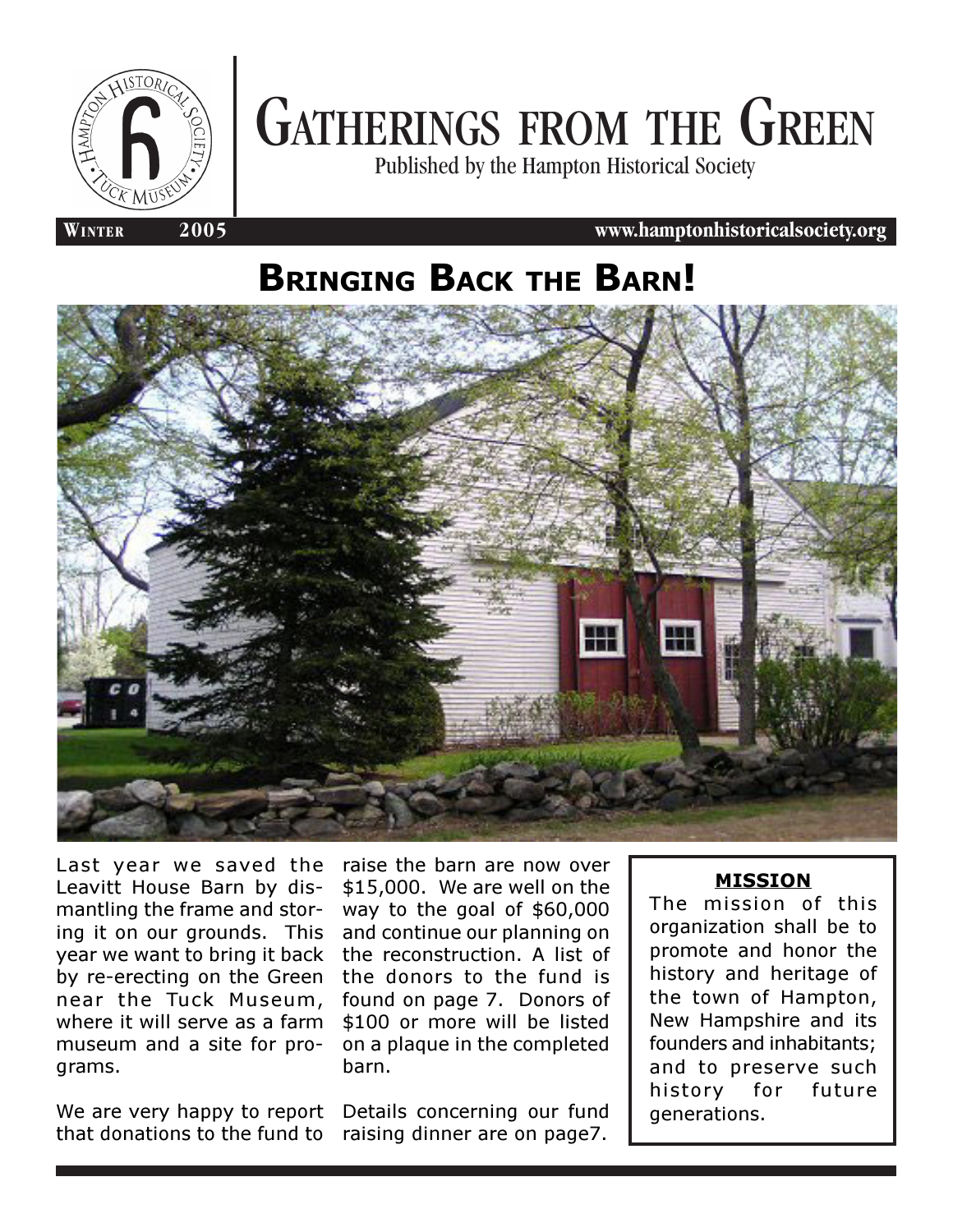#### FROM THE PRESIDENT

Happy New Year! I hope you all enjoyed the holidays. 2005 has started off with lots of activity for HHS. We have had a variety of school programs, work parties on Wednesday mornings and Friday afternoons, meetings on programming, fundraising, and barn building, and volunteers are keeping the museum open every Sunday, Wednesday, and Friday afternoons. I hope you get a chance to stop in and say hello. New items have been donated to the collections and it seems something of interest is happening each day. If you would like to get involved in a project but you are not quite sure what, come in and see Betty. She is really a master at matching a person with the tasks that will interest them. There is always something to do at Tuck, and everyone is welcome!

Of course our major project this year is the raising of the barn. We are currently working on fund raising for this ambitious endeavor. A spaghetti dinner in April with a program by John Porter, who is an expert on old barns, is in the works. I look forward to seeing as many of you as possible at this event. We still are looking to raise \$60,000. Due to the efforts of Charlotte Preston, and donations that have come in with

membership renewals, we have raised about \$15,000 so far. Thank you Charlotte, for sending out those postcards, and thank you to all of you who have continued to support the Society. Without your help we could not continue to be the kind of organization which contributes so much to Hampton.

Please take a moment to look at the programs planned for this year. Mark your calendars and plan to join us. The programs committee and Chairman Jean Shaw did a great job! I am certain that you will find these programs informative and entertaining.

Our board meets on the first Thursday of each month. If you have anything you would like the board to consider please call me, or one of the other board members. HHS is your society and any input is welcome. Don't be shy. Come in to find out if there is something you might like to learn about or expertise you might share with us. I bet you will find it an enjoyable experience. If you are already a volunteer, thank you! Bring a friend with you sometime and share the fun!

We will be having a membership drive soon. This is something we have not done in the recent past, so we decided to give it a try. If you know someone you think would like to join us please extend an invitation. Our town's history is something we should all appreciate, even if you happen to be a "new native".

#### Sammi Moe

#### DONORS TO THE ANNUAL OPERATING BUDGET

Our efforts in 2005 will be focused on the raising of the Barn but we all know that the work on preserving the collection goes on as does the costs of utilities, insurance, etc. We appreciate the donations that were made by members to the operating budget for 2005 a list of contributors as of January 31, 2005 follows:

Percy Annis Douglas & Elizabeth Aykroyd Carole Bailey Margaret Barry Walter & Carolyn Beaulieu Elinor Brown Nancy Coes Margaret Dennett Bob Dennett & Helen Smith Richard Dennison Holly Dianich Gerry & Margaret Dignam William & Anne Dustin Steve & Susanne Falzone Robert & Elizabeth Field Robert & Pamela Frese Maury & Bea Friedman Lloyd Graves Peter & Dona Janetos Edward Luck Warren Mackensen (Continued on Page 3)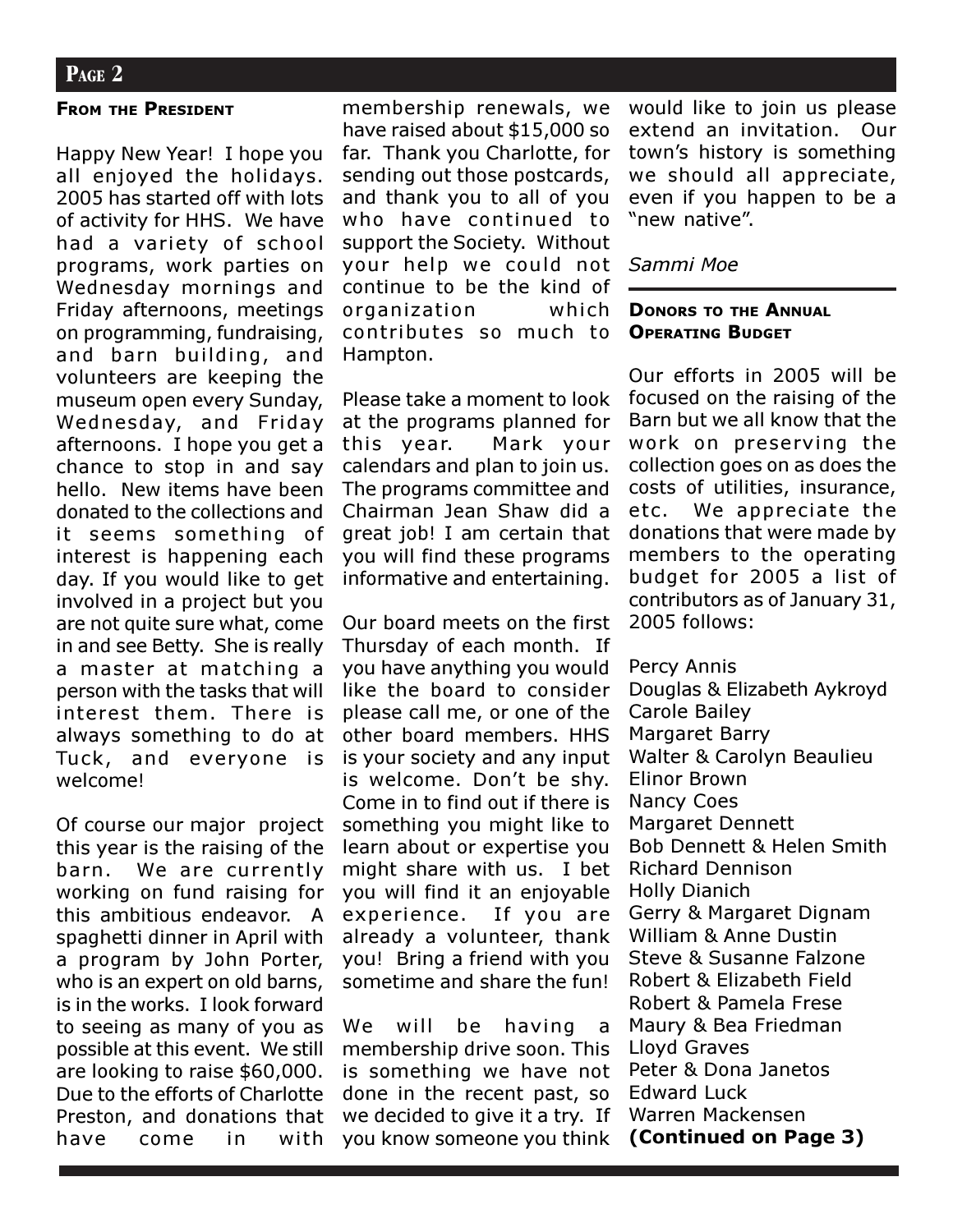### DIRECTOR'S REPORT

Every day at the museum is a surprise. Harold Fernald, who many of you know as a local history icon- comes into the museum. He has some photos in the trunk of his car we may want. Some photos…two huge storage boxes full of pictures and negatives. They date from the 1950s-1960s and had belonged to Hampton Publishing Company (who published the Hampton Union at the time). In 1985 they had a water problem and called Harold in to help. He said that 90% of the photos were lost – if you've ever dealt with wet photos you know how damaging moisture is. He had sorted them out by year, a monumental task and then passed them along to us.

The month before we received a number of things from Ruth Stimson's estate. She was a meticulous record keeper and researcher, whose interests extended into so many areas. Going through her materials will be months of work.

Four notebooks full of copies of letters and the original originals were dropped off at the museum. These have been researched and the story one family unfolds as they go west and you get an idea from the letters what was also happening in Hampton at the same time. These have been placed with the museum for safekeeping.

I received a research request from the NH Aviation Museum in Concord. They wanted information on the first Hampton airstrip. I didn't know, but I knew whom to ask. Did you know it was located between Mill Street and Moulton Road and ran parallel to High street? It was a grass airstrip. We marked the area on a map to send on. While doing so, I heard the pilot would take the local children up in his bi-plane on the first run of the day, while he checked everything out. (Did their mothers know?). I learned the pilots parked the planes along Winnicunnet Road, so the could be seen by the tourists going to the beach and perhaps be enticed to go for a ride. Later that morning, by chance, I found someone with a photo of that airfield.

Pictures are saved-not because they are newsworthy, but because they are of a particular place at a particular time and tell a story. Letters are saved first because they mean something to one family and later mean much more to the rest of us. Bits of history are saved because someone asked a question.

This is why our museum is important. This is why we support the work of the Society. This is the way of local history. Keep the surprises coming!

Betty Moore

#### Donors (continued from page 2)

Glenn & Patricia McKenzie Bryon & Sammi Moe Ben & Betty Moore Karle Packard

Jeff & Mary Ellen Palmer Paul & Denise Powell Chet & Diane Riley Jeremy & Barbara Sawyer Roger & Nancy Sylvester Katherine Tinios

Donald & Patricia Trefethen George Wall Bob & Virginia Wallace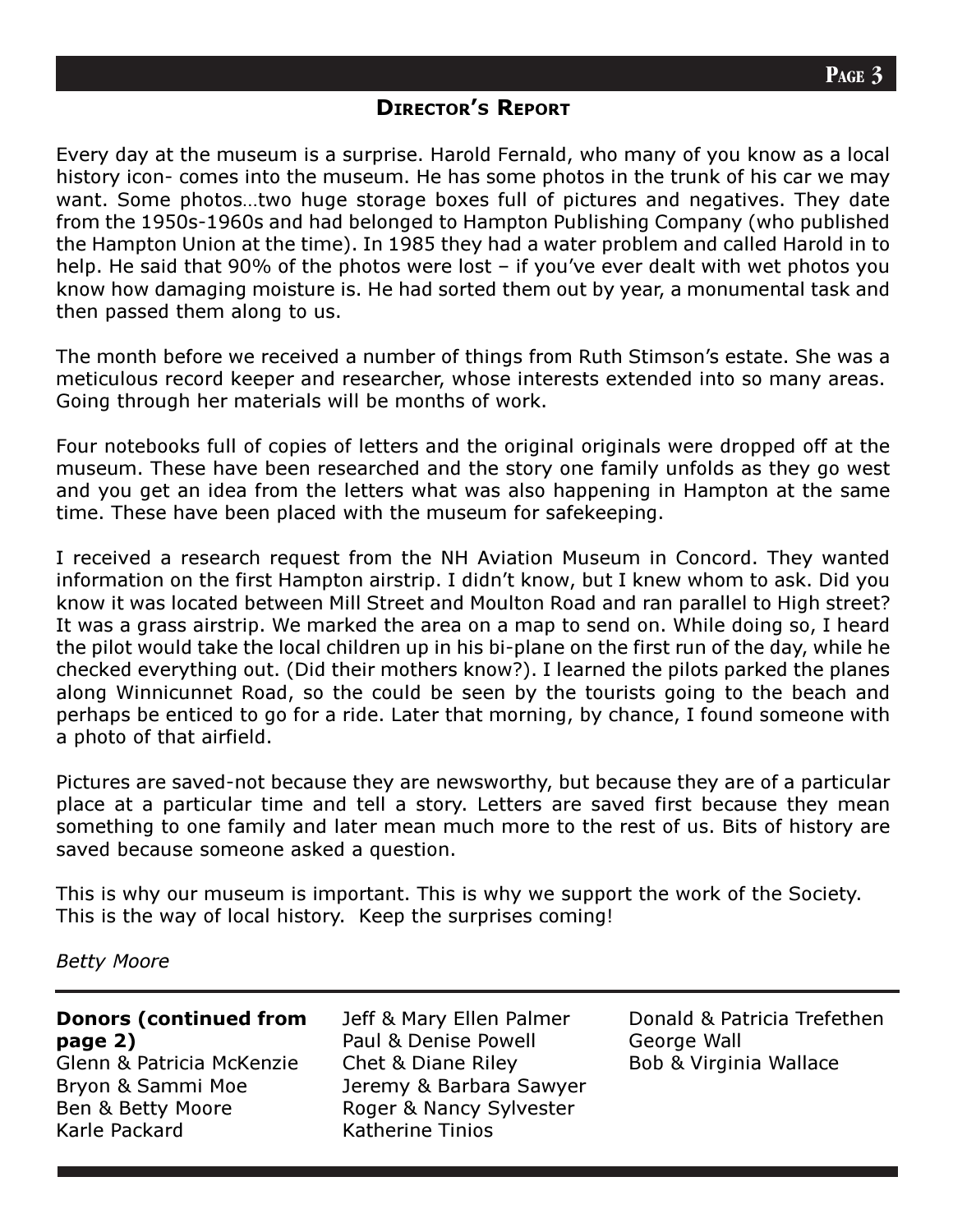# Programs and Events 2005

**For more information visit the web site at www.hamptonhistoricalsociety.org**

March 15 7 pm- Historic Maps Tuck Museum Jerry Miller (See page 5 for more details.)

April 23 – 6pm Barn Fundraising Dinner Masonic Hall, Hampton Tickets are \$8 in advance/\$10 at the door, children  $1\overline{2}$  and under \$4 in advance/\$5 at the door. (See page 7 for more details)

May 18 7 pm- Popular Music During WWII: Using Propaganda to Boost Morale - Lane Library Through music, Cal Knickerbocker will talk about the way public sentiment was molded. He also has sheet music, posters and other memorabilia of the era. This is a NH Humanities Council program

June 15  $\,$  7 pm- WWII – Documentary: The War at Home Lane Library Larry Douglas, Gulf War command historian, will show a one-hour documentary on life in the Granite state during WW II with audience discussion to follow. This is a Humanities Council program.

July 20 - Business After Hours 5:30-7:30 pm Tuck Museum Chamber of Commerce sponsored event. Tuck Museum and Atlantic News are hosts.

August 23 6:30 pm History of Dolls Tuck Museum Patricia Aveni, owner of the Dover Doll Hospital will speak on the history of dolls. Program suitable for children.

September 17 1-3 pm Pig Roast Fundraiser Tuck Museum Great food, silent auction, 50/50 raffle, and entertainment makes for an afternoon of fun and fellowship. This will be the 4th annual event. Not to be missed!

**September 24 or 25 - Salt Marsh Walk** (Tentative dates -to be confirmed) The walk will start at Tuck Museum and car pool to the Salt Marsh where Marine biologist *Ellen* Goethel will lead the group on an informative walk through the salt marsh.

October 16 - Annual Meeting "Care of Books and Works on Paper (time and location to be determined) Frank Wood, owner of rare book business DeWolf and Woods, will talk about the care of old book and paper. Afterwards he will do a quick appraisal of items bought in by the audience.

November 15 - 7pm Stone Wall Program –The Granite Kiss (location to be determined) Kevin Gardener author of "The Granite Kiss" will talk about the history of stonewalls in NH. Co-sponsored with Enos Building and Supply.

## December 1 - Trustee sponsored Holiday Open House 6:30-8pm at the Tuck Museum

Check local papers, cable channel or call the museum to confirm times and location. Send us your email address and we'll notify you of upcoming events info@hamptonhistoricalsociety.org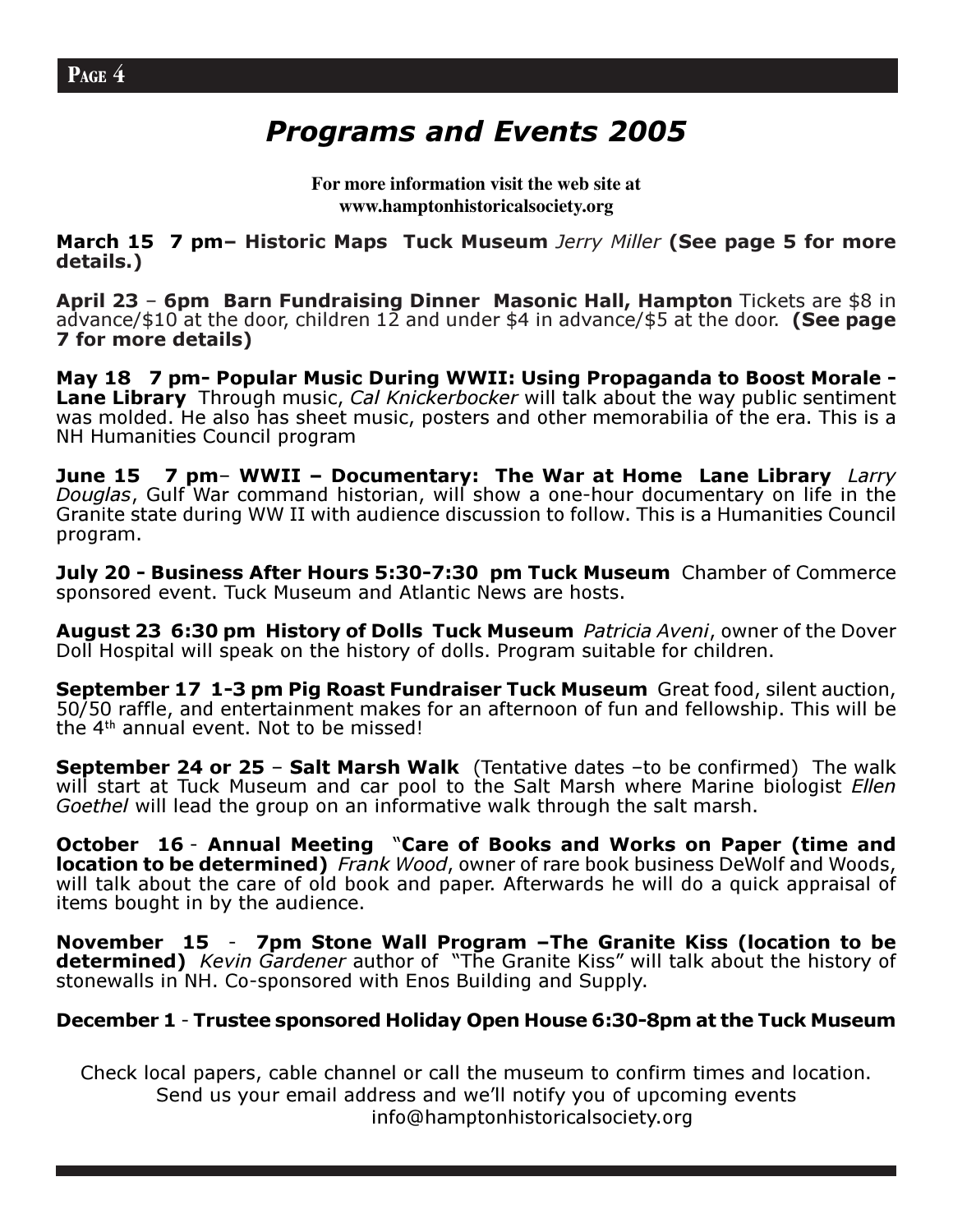# HISTORIC MAPS

Join us at the Tuck Museum Tuesday, March 15 at 7 pm. Surveyor, Gerald Miller will speak on "1805 Town Surveys". An act passed in 1803 by the General Court caused the towns, parishes and places within the state to be surveyed for the purpose of obtaining a map of the state.

The towns at the time had to submit a map to the secretary of state by November of 1805, showing the exact limits, descriptions of public roads, waterways, mountains, adjoining towns.

Rough terrain, weather and difficulty in finding a qualified surveyor made this a difficult task. Join us to see images of these maps, and hear the story that accompanies them. The maps are like works of art.

By digitizing these images Gerald, and his son Tory, have been able to reproduce many of these very fragile and rare maps saving them for future use. Gerald has customized two books for Hampton. Both are reproduced on high quality paper. The first book is from the 1806 map by surveyor Thomas Leavitt. It has incredible detail naming every house in town with a rough indication of size and orientation to the road (\$20). The second booklet is more extensive, highlighting the art involved in the early lithographs and it includes images of Hampton from the 1806 maps, the 1818 Carigan map, the 1854 Township and Rail Road map, and the 1857 map of Rockingham Counts There are 33 pages of beautiful reproductions (\$60). Large-scale maps are also available.

It is a fascinating time in our history and will be an enlightening program. In case of inclement weather call the museum 929-0781 for location change or cancellation.

## Notice…

We congratulate Mike O'Neil on being the majority leader of the House in Concord. Unfortunately for HHS, due to this busy schedule, which also includes his chairmanship of the Hampton Beach Precinct, Mike has resigned from our board of trustees. We are very sorry to see him leave us, but wish him the best in his many endeavors. We thank you for your service Mike, and hope to see you at some of our functions this year!

## Hampton Historical Society Board of Directors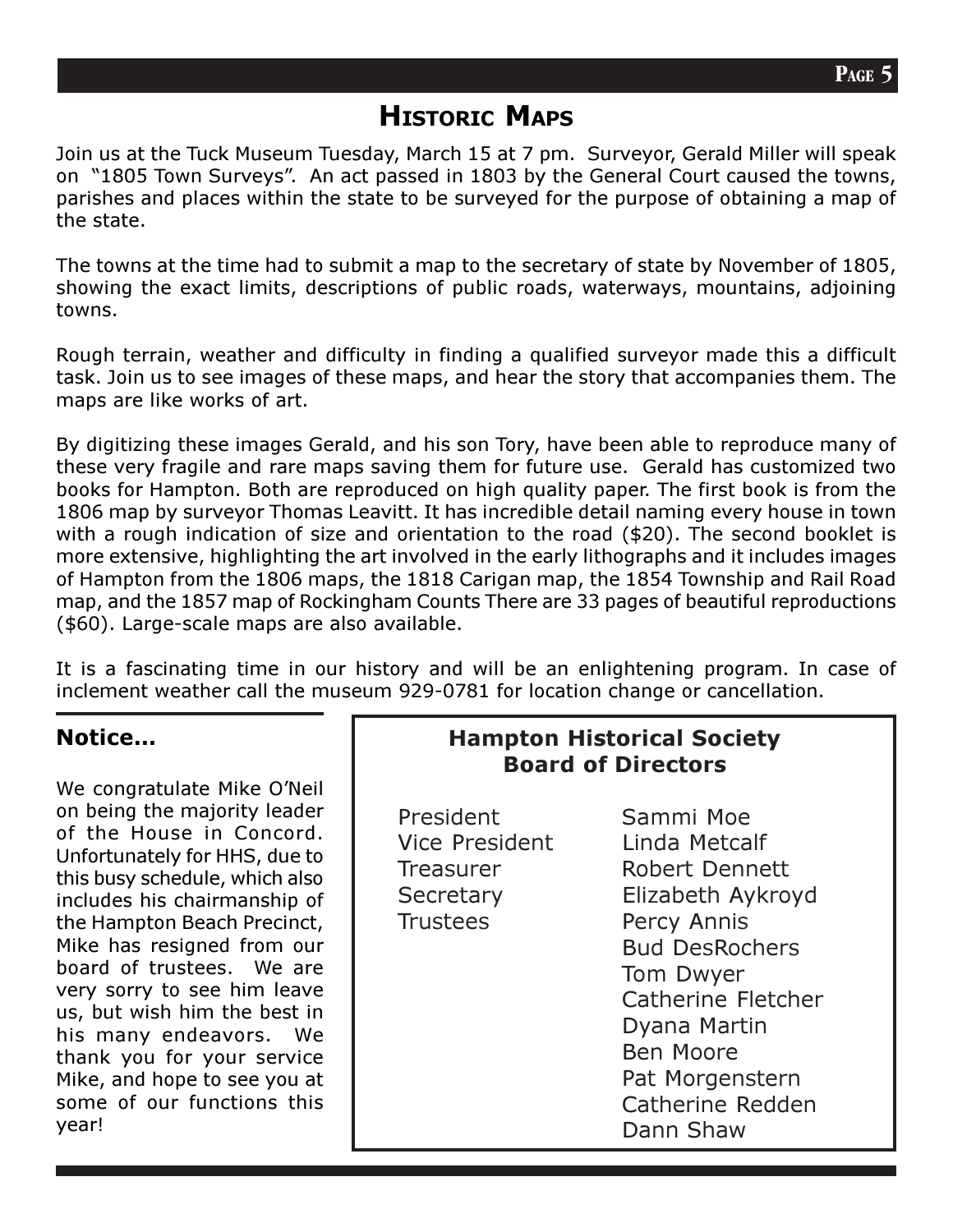## **PAGE 6**

# MUSEUM ACQUIRES EIGHTEENTH-CENTURY CLOAK

The Museum has been most fortunate to receive a gift of a woman's red broadcloth cloak, dating from the last decades of the eighteenth century. The cloak is the generous gift of Betsey Davis,of Hampton. Her mother, Evelyn Squires, a longtime member of the Society, had carefully preserved the garment, telling her daughter that it had descended in the Philbrick family of Hampton.

The cloak is long and full, with a gathered hood which retains its original lining of white silk. The wool broadcloth is tightly felted so that no hems were necessary, although the edges were trimmed with a red silk ribbon, some of which still remains. The cloak was certainly made locally, although the broadcloth may have been imported from England. Such fabric was common for cloaks in rural England at the time and still is used today for the uniforms of the Guards at Buckingham Palace. A number of cloaks very similar to ours are in the collections of other museums, notably Colonial Williamsburg and Historic Deerfield.

> Woman's wool broadcloth cloak worn in Hampton in the late 18th century.



| Please accept my contribution to the Hampton Historical Society's Barn |
|------------------------------------------------------------------------|
| Raising fund. I understand that my contribution is tax deductible for  |
| Federal Income Tax purposes.                                           |

I wish to give at the following level: Donor- \$100 and over Supporter- \$250 and over Sponsor- \$500 and over Benefactor- \$1,000 and over Other-Name: \_\_\_\_\_\_\_\_\_\_\_\_\_\_\_\_\_\_\_\_\_\_\_\_\_\_\_\_\_\_\_\_\_\_\_\_\_ Address: \_\_\_\_\_\_\_\_\_\_\_\_\_\_\_\_\_\_\_\_\_\_\_\_\_\_\_\_\_\_\_\_\_\_\_\_ City: \_\_\_\_\_\_\_\_\_\_\_\_\_\_\_\_\_ State: \_\_\_\_\_ ZIP: \_\_\_\_\_\_\_\_\_\_\_\_\_\_\_\_\_ Telephone: \_\_\_\_\_\_\_\_\_\_\_\_\_\_\_\_\_\_\_\_\_  $\Box$  I prefer not to have my name on the plaque in the barn.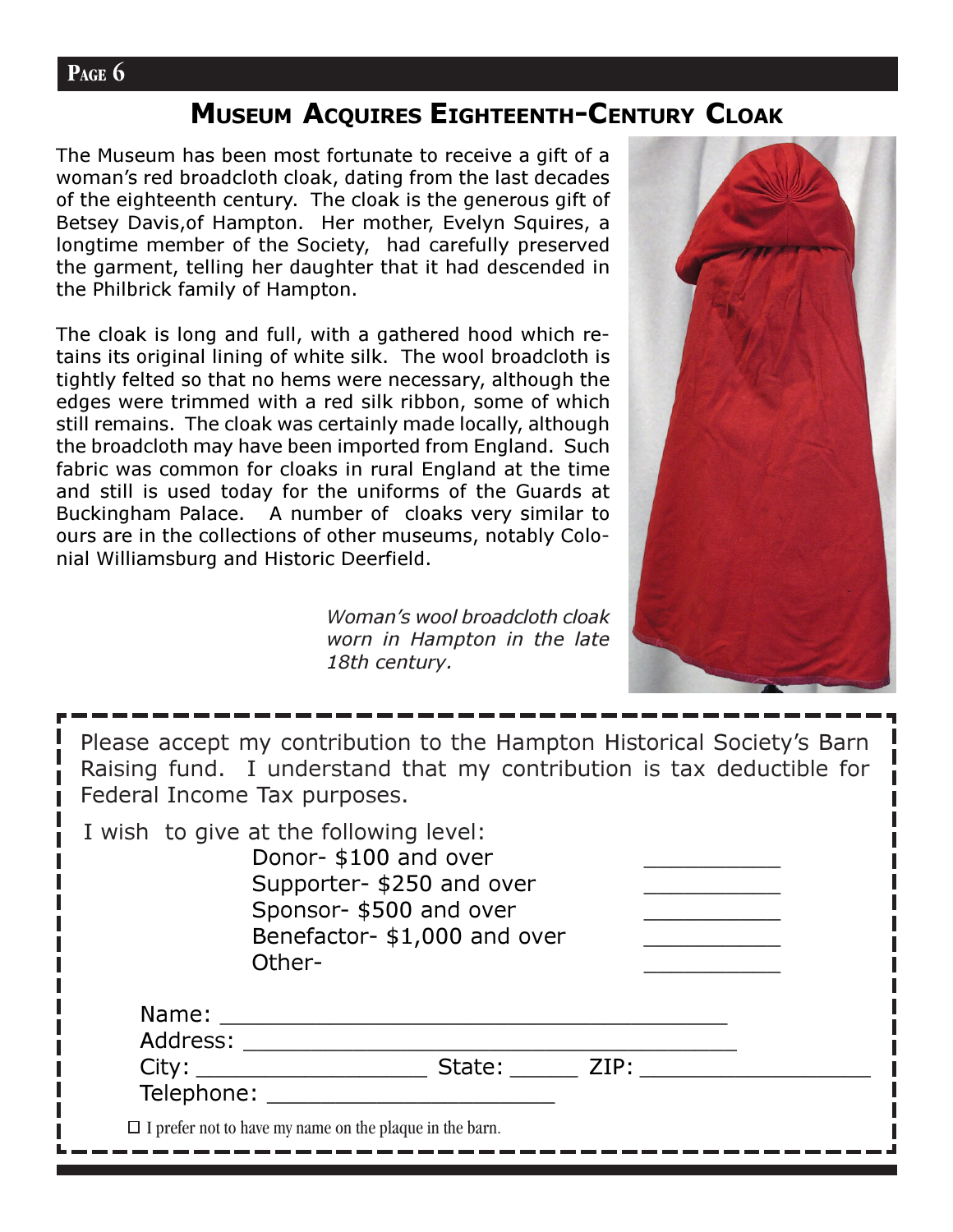# DONORS TO THE BARN FUND AS OF FEBRUARY 1, 2005

We are very happy to report that donations to the fund to raise the Barn are now over \$15,000. We are well on the way to the goal of \$60,000 and continue our planning on the reconstruction. A list of the donors to the fund follows; donors of \$100 or more will be listed on a plaque in the completed barn.

#### **Donations of \$1,000 or more**

#### **Donations of \$100**

Douglas & Elizabeth Aykroyd Ronald & Carol Marshall Russ, Dean & Geoff Merrill Ben Moore Betty Moore Chet & Diane Riley Lucinda Spaney

#### **Donations of \$251 to \$500**

Julia Bachelder Robert Dennett & Helen Smith Brad & Karin Jacobson Ed & Nan McDermott Ansell & Irene Palmer

#### **Donations of \$101 to \$250**

Barbara Blinn Glenn & Patricia McKenzie Bryon & Sammi Moe The Ocean Wok- Matthew Fan Robert & Virginia Wallace

![](_page_6_Picture_10.jpeg)

Carey & Giampa Realtors Owen Carter Al Casassa Jack & Gloria Dion Susan Downs William & Anne Dustin June Eaton The Galley Hatch Restaurant Hampton Eyecare Betty Jubb Jack Kennedy Lamie's Inn & The Old Salt Restaurant Mark Olson- Landwright, LLC Betty Anne Lavallee Bud Manley Russ & Ada Merrill Richard & Joanne Millette John & Pat Morgenstern Beverly Mutrie Doc Noel Donald Palmer Peter Randall Catherine Redden Remick & Gendron Funeral Home Anne Russell Katherine Tinios

Weidema & Lavin CPA's

#### **Other donors**

Margaret Barry Walter & Carolyn Beaulieu Dorothy Bowen Ed & Janet Caylor Tom & Rosemary Clarie Margaret Dennett Robert & Elizabeth Field Tom Gillick Robert Golledge Frances Harvey Royal & Barbara Haynes Joseph & Elizabeth Hoyt Marilyn Hughes Richard Hureau Bill & Carol Keating Mary Jane Sanborn Lewis Warren MacKensen Helen Moynihan Chuck & Pat Navin Jean Power Liz Premo Jeremy & Barbara Sawyer Richard & Jane Taylor Wal-Mart- Seabrook Ken & Peg Wanzer

# Save the Date! Help Bring Back the Barn at a Spaghetti Dinner on April 23!

Learn more about the project and how you can help by attending our special dinner at on April 23. The evening's program will be a fabulous spaghetti dinner cooked by our own Jim McAden, followed by a slide presentation by John C. Porter, an expert on barns and author of Preserving Old Barns: Preventing the Loss of a Valuable Resource. There will also be exhibits of photographs and artifacts from our barn, as well as a raffle.

Tickets and more information will be available in March, but put the date on your calendar now and plan to join us!